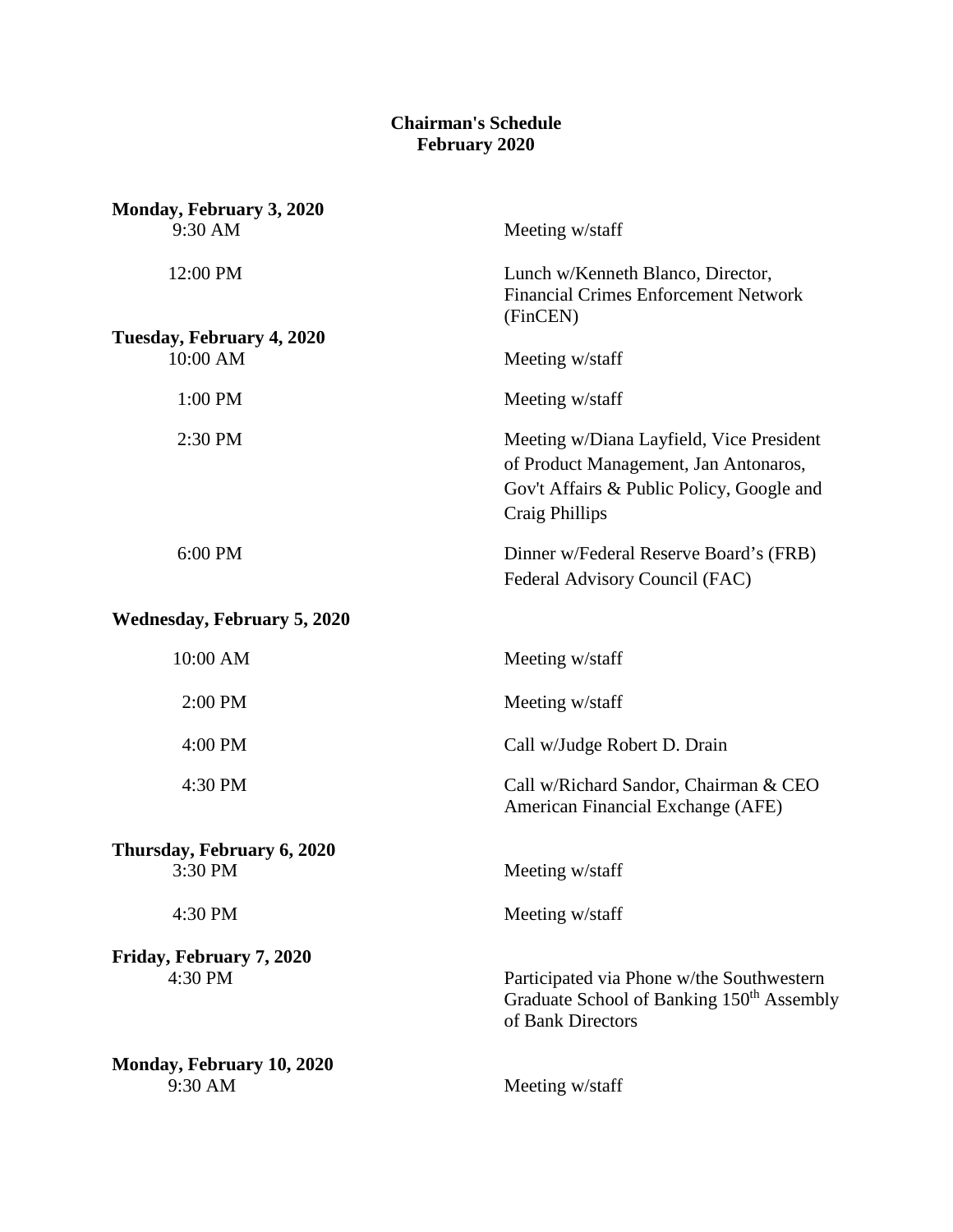| 11:30 AM                                        | Lunch w/Brian Brooks, Member,<br>Board of Directors, Fannie Mae                                                                                 |
|-------------------------------------------------|-------------------------------------------------------------------------------------------------------------------------------------------------|
| 2:00 PM                                         | Meeting w/staff                                                                                                                                 |
| Tuesday, February 11, 2020<br>10:00 AM          | Meeting w/staff                                                                                                                                 |
| 12:00 PM                                        | Lunch w/staff                                                                                                                                   |
| 2:00 PM                                         | Meeting w/staff                                                                                                                                 |
| 3:30 PM                                         | Call w/Randy Quarles, Vice Chair for<br>Supervision, FRB                                                                                        |
| 4:00 PM                                         | Meeting w/William Isaac, Former<br>Chairman, FDIC                                                                                               |
| <b>Wednesday, February 12, 2020</b><br>10:30 AM | Meeting w/staff                                                                                                                                 |
| 12:30 PM                                        | Lunch w/Randy Quarles, Vice Chair, FRB<br>and Joseph Otting, Comptroller of the<br>Currency, Office of the Comptroller of the<br>Currency (OCC) |
| 2:30 PM                                         | Meeting w/Senator Mitt Romney                                                                                                                   |
| 3:30 PM                                         | Meeting w/Senator Jon Tester                                                                                                                    |
| 4:30 PM                                         | Meeting w/Senator Cortez Masto                                                                                                                  |

### **Thursday, February 13, 2020: Official Travel, Nashville, TN Fireside Chat at the Tennessee Bankers Association Credit Conference**

| Friday, February 14, 2020 |                                                                                                                             |
|---------------------------|-----------------------------------------------------------------------------------------------------------------------------|
| 10:30 AM                  | Meeting w/John Berrigan, Acting<br>Director General, and Antoine Begasse,<br>Finance Counselor, European Commission<br>(EC) |
| 11:30 AM                  | Meeting w/staff                                                                                                             |
| 12:00 PM                  | Lunch w/Kathy Kraninger, Director,<br><b>Consumer Financial Protection Bureau</b><br>(CFPB)                                 |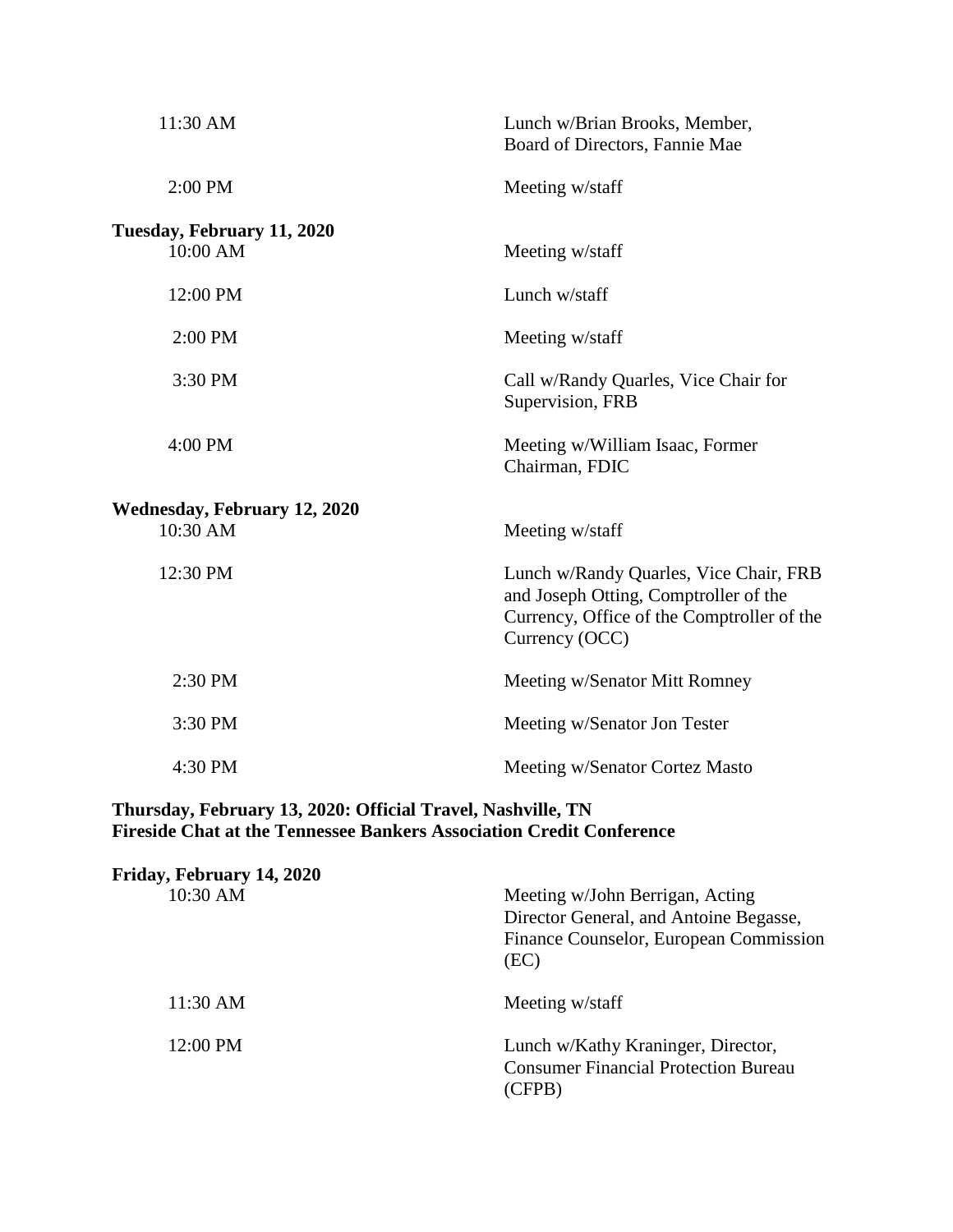# **Monday, February 17, 2020**

## **PRESIDENT'S DAY**

| Tuesday, February 18, 2020<br>10:00 AM | Meeting w/staff                                                                                                                                     |
|----------------------------------------|-----------------------------------------------------------------------------------------------------------------------------------------------------|
| $2:00$ PM                              | Meeting w/staff                                                                                                                                     |
| $3:00 \text{ PM}$                      | Meeting w/Josephine Wang, President $\&$<br>CEO and Kenneth Caputo, General Counsel,<br><b>Securities Investor Protection Corporation</b><br>(SIPC) |
| 5:30 PM                                | Call w/Joseph Otting, Comptroller of the<br>Currency, OCC                                                                                           |

#### **Wednesday, February 19, 2020: Official Travel, New York Meeting with staff at the FDIC New York Regional Office Fireside Chat at the New York Stern School of Business**

## **Thursday, February 20, 2020**

| 10:00 AM                              | Meeting w/staff                                                           |
|---------------------------------------|---------------------------------------------------------------------------|
| 1:00 PM                               | Meeting w/staff                                                           |
| $2:00$ PM                             | Meeting w/staff                                                           |
| 3:00 PM                               | Meeting w/staff                                                           |
| 3:30 PM                               | Meeting w/staff                                                           |
| Friday, February 21, 2020<br>10:00 AM | Meeting w/staff                                                           |
| 1:30 PM                               | Meeting w/Jamie Dimon, CEO and<br>Jennifer Peipszak, CFO, JP Morgan Chase |
| Monday, February 24, 2020<br>9:30 AM  | Meeting w/staff                                                           |
| 10:45 AM                              | Meeting w/Prospective Candidate                                           |
| 12:00 PM                              | Lunch w/Eugene Scalia, Secretary, U.S.<br>Department of Labor             |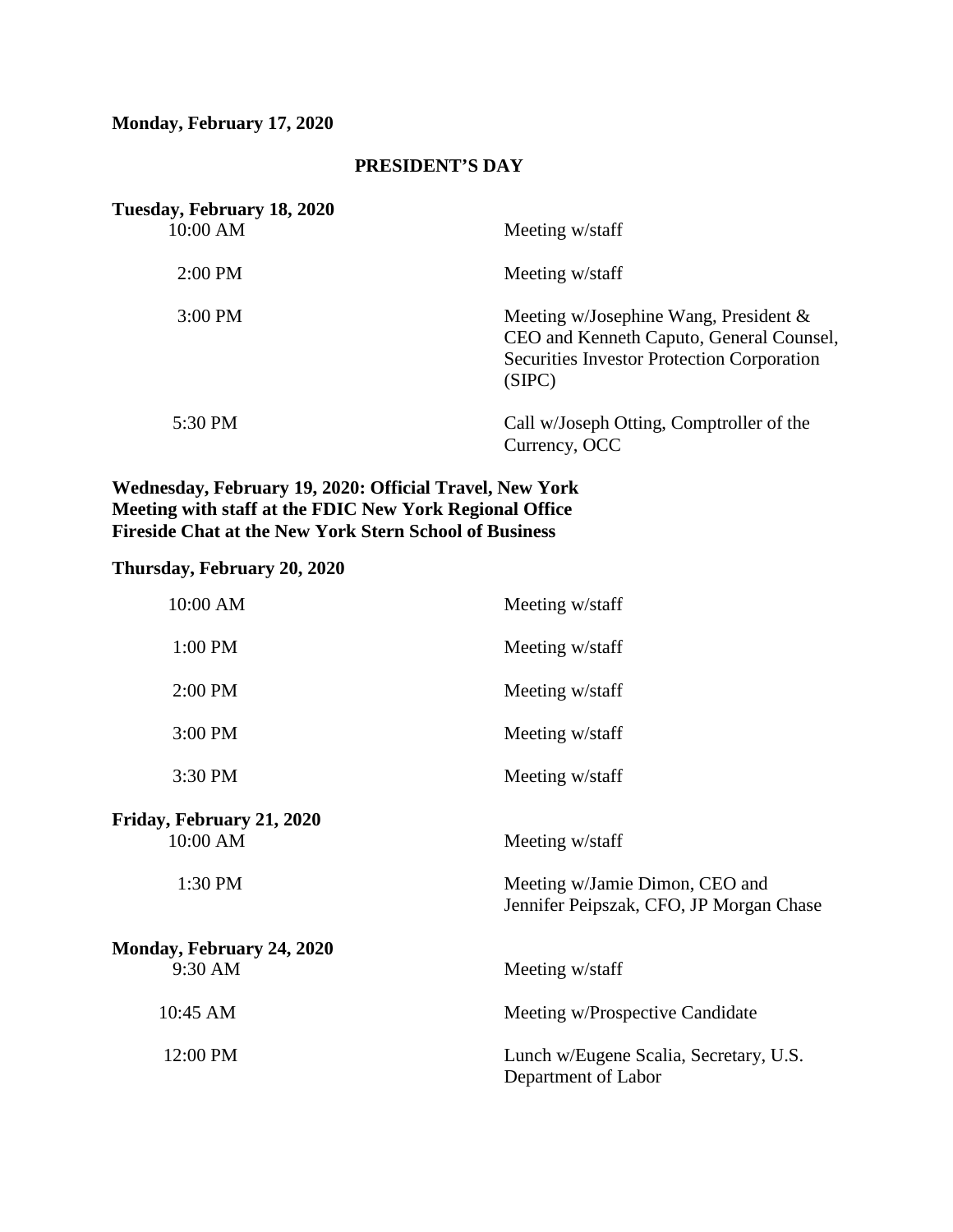| 3:00 PM                             | Meeting w/National Diversity Coalition<br>Representatives                                               |
|-------------------------------------|---------------------------------------------------------------------------------------------------------|
| 4:00 PM                             | Attend White House Swearing-in Ceremony<br>for Eleni Maria Roumel                                       |
| Tuesday, February 25, 2020          |                                                                                                         |
| 9:00 AM                             | Interagency Meeting w/Credit Sensitivity<br>Group                                                       |
| 11:00 AM                            | 4 <sup>th</sup> Quarter Quarterly Banking Profile Press<br>Conference                                   |
| 12:00 PM                            | Lunch w/staff                                                                                           |
| 2:00 PM                             | <b>Attend Portrait Unveiling for Former</b><br>Comptroller of the Currency, Thomas Curry,<br>at the OCC |
| 5:00 PM                             | Call w/Joseph Otting, Comptroller of the<br>Currency, OCC                                               |
| <b>Wednesday, February 26, 2020</b> |                                                                                                         |
| 9:30 AM                             | Meeting w/staff                                                                                         |
| 10:45 AM                            | Meeting w/Florida Bankers                                                                               |
| 12:00 PM                            | Meeting w/staff                                                                                         |
| 12:30 PM                            | Lunch w/Elad Roisman, Commissioner,<br>Securities and Exchange Commission (SEC)                         |
| 2:00 PM                             | Meeting w/Richard Hunt, President & CEO,<br><b>Consumer Bankers Association</b>                         |
| 3:00 PM                             | Meeting w/staff                                                                                         |
| 5:30 PM                             | Call w/Sandie O'Connor                                                                                  |
| Thursday, February 27, 2020         |                                                                                                         |
| 11:00 AM                            | Meeting w/Tom Naratil, President of UBS<br>Americas, Inc. and Kevin Clarke, Executive<br>Director, UBS  |
| 1:30 PM                             | Meeting w/staff                                                                                         |